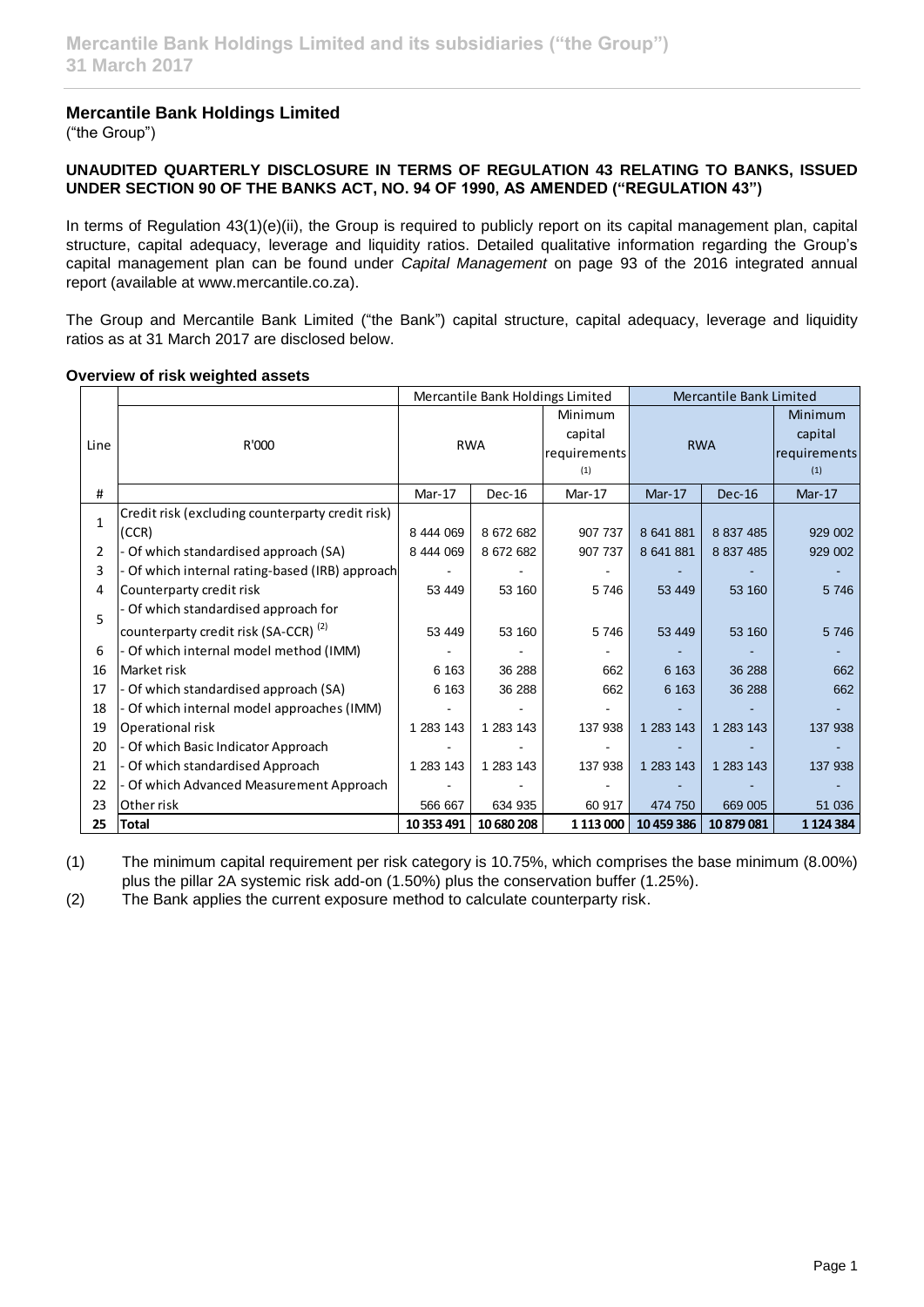## **COMPOSITION OF CAPITAL DISCLOSURE TEMPLATE**

Mercantile Bank Holdings Limited Three months\* ended….……………………..(2017-03-31)

#### **Basel III common disclosure template to be used during the transition of regulatory adjustments (ie from 1 June 2013 to 1 January 2018)**

| <b>Common Equity Tier 1 capital: instruments and reserves</b> |                                                                                                                                                                                                                                                                           | <b>Mercantile</b><br><b>Bank Holdings</b> | <b>Mercantile</b><br><b>Bank Limited</b> |
|---------------------------------------------------------------|---------------------------------------------------------------------------------------------------------------------------------------------------------------------------------------------------------------------------------------------------------------------------|-------------------------------------------|------------------------------------------|
|                                                               |                                                                                                                                                                                                                                                                           | Limited                                   |                                          |
| 1                                                             | Directly issued qualifying common share capital (and equivalent for non-joint stock companies) plus<br>related stock surplus                                                                                                                                              | 1 207 270                                 | 1 483 300                                |
| 2                                                             | Retained earnings                                                                                                                                                                                                                                                         | 823 527                                   | 697 080                                  |
| 3                                                             | Accumulated other comprehensive income (and other reserves)                                                                                                                                                                                                               | 125 793                                   | 11 154                                   |
|                                                               | 4 Directly issued capital subject to phase out from CET1 (only applicable to non-joint stock companies)                                                                                                                                                                   | $\overline{\phantom{0}}$                  | $\overline{\phantom{a}}$                 |
|                                                               | Public sector capital injections grandfathered until 1 January 2018                                                                                                                                                                                                       | $\overline{\phantom{a}}$                  | $\overline{\phantom{a}}$                 |
| 5                                                             | Common share capital issued by subsidiaries and held by third parties (amount allowed in group CET1)<br>6 Common Equity Tier 1 capital before regulatory adjustments                                                                                                      | 2 156 590                                 | 2 191 534                                |
|                                                               | <b>Common Equity Tier 1 capital: regulatory adjustments</b>                                                                                                                                                                                                               |                                           |                                          |
| 7                                                             | Prudential valuation adjustments                                                                                                                                                                                                                                          | $\overline{\phantom{a}}$                  | $\frac{1}{2}$                            |
| 8                                                             | Goodwill (net of related tax liability)                                                                                                                                                                                                                                   | $\blacksquare$                            | $\overline{\phantom{a}}$                 |
| 9                                                             | Other intangibles other than mortgage-servicing rights (net of related tax liability)                                                                                                                                                                                     | 138 911                                   | 138 571                                  |
|                                                               | Deferred tax assets that rely on future profitability excluding those arising from temporary differences                                                                                                                                                                  |                                           |                                          |
| 10                                                            | (net of related tax liability)                                                                                                                                                                                                                                            |                                           |                                          |
| 11                                                            | Cash-flow hedge reserve                                                                                                                                                                                                                                                   | $\blacksquare$                            | $\overline{\phantom{a}}$                 |
| 12                                                            | Shortfall of provisions to expected losses                                                                                                                                                                                                                                |                                           |                                          |
| 13                                                            | Securitisation gain on sale                                                                                                                                                                                                                                               | $\blacksquare$                            | $\blacksquare$                           |
| 14                                                            | Gains and losses due to changes in own credit risk on fair valued liabilities                                                                                                                                                                                             | $\overline{\phantom{0}}$                  | $\overline{\phantom{a}}$                 |
| 15                                                            | Defined-benefit pension fund net assets                                                                                                                                                                                                                                   | ٠                                         | $\overline{\phantom{a}}$                 |
| 16<br>17                                                      | Investments in own shares (if not already netted off paid-in capital on reported balance sheet)                                                                                                                                                                           | $\blacksquare$                            | $\blacksquare$                           |
|                                                               | Reciprocal cross-holdings in common equity                                                                                                                                                                                                                                |                                           |                                          |
| 18                                                            | Investments in the capital of banking, financial and insurance entities that are outside the scope of<br>regulatory consolidation, net of eligible short positions, where the bank does not own more than 10%<br>of the issued share capital (amount above 10% threshold) |                                           |                                          |
| 19                                                            | Significant investments in the common stock of banking, financial and insurance entities that are<br>outside the scope of regulatory consolidation, net of eligible short positions (amount above 10%                                                                     |                                           |                                          |
| 20                                                            | Mortgage servicing rights (amount above 10% threshold)                                                                                                                                                                                                                    | $\overline{\phantom{0}}$                  | $\overline{\phantom{a}}$                 |
| 21                                                            | Deferred tax assets arising from temporary differences (amount above 10% threshold, net of related tax<br>liability)                                                                                                                                                      |                                           |                                          |
| 22                                                            | Amount exceeding the 15% threshold                                                                                                                                                                                                                                        | ٠                                         | $\blacksquare$                           |
| 23                                                            | of which: significant investments in the common stock of financials                                                                                                                                                                                                       | $\overline{a}$                            | $\blacksquare$                           |
| 24                                                            | of which: mortgage servicing rights                                                                                                                                                                                                                                       |                                           |                                          |
| 25                                                            | of which: deferred tax assets arising from temporary differences                                                                                                                                                                                                          | $\blacksquare$                            | $\overline{a}$                           |
| 26                                                            | National specific regulatory adjustments                                                                                                                                                                                                                                  |                                           |                                          |
|                                                               | REGULATORY ADJUSTMENTS APPLIED TO COMMON EQUITY TIER 1 IN RESPECT OF AMOUNTS<br>SUBJECT TO PRE-BASEL III TREATMENT                                                                                                                                                        | 138 911                                   | 138 571                                  |
|                                                               | OF WHICH: Other intangibles other than mortgage-servicing rights (net of related tax liability)                                                                                                                                                                           | 138 911                                   | 138 571                                  |
|                                                               | OF WHICH:<br>Regulatory adjustments applied to Common Equity Tier 1 due to insufficient Additional Tier 1 and Tier                                                                                                                                                        |                                           |                                          |
| 27                                                            | 2 to cover deductions                                                                                                                                                                                                                                                     |                                           |                                          |
| 28                                                            | Total regulatory adjustments to Common equity Tier 1                                                                                                                                                                                                                      | 138 911                                   | 138 571                                  |
| 29                                                            | <b>Common Equity Tier 1 capital (CET1)</b>                                                                                                                                                                                                                                | 2 017 679                                 | 2 052 963                                |
|                                                               | <b>Additional Tier 1 capital : instruments</b>                                                                                                                                                                                                                            |                                           |                                          |
| 30 <sub>0</sub>                                               | Directly issued qualifying Additional Tier 1 instruments plus related stock surplus                                                                                                                                                                                       |                                           |                                          |
| 31                                                            | of which: classified as equity under applicable accounting standards                                                                                                                                                                                                      |                                           |                                          |
| 32                                                            | of which: classified as liabilities under applicable accounting standards                                                                                                                                                                                                 |                                           |                                          |
| 33                                                            | Directly issued capital instruments subject to phase out from Additional Tier 1                                                                                                                                                                                           |                                           | $\blacksquare$                           |
| 34                                                            | Additional Tier 1 instruments (and CET1 instruments not included in line 5) issued by subsidiaries and<br>held by third parties (amount allowed in group AT1)                                                                                                             |                                           |                                          |
| 35                                                            | of which: instruments issued by subsidiaries subject to phase out                                                                                                                                                                                                         | ٠                                         |                                          |
| 36                                                            | Additional Tier 1 capital before regulatory adjustments                                                                                                                                                                                                                   |                                           |                                          |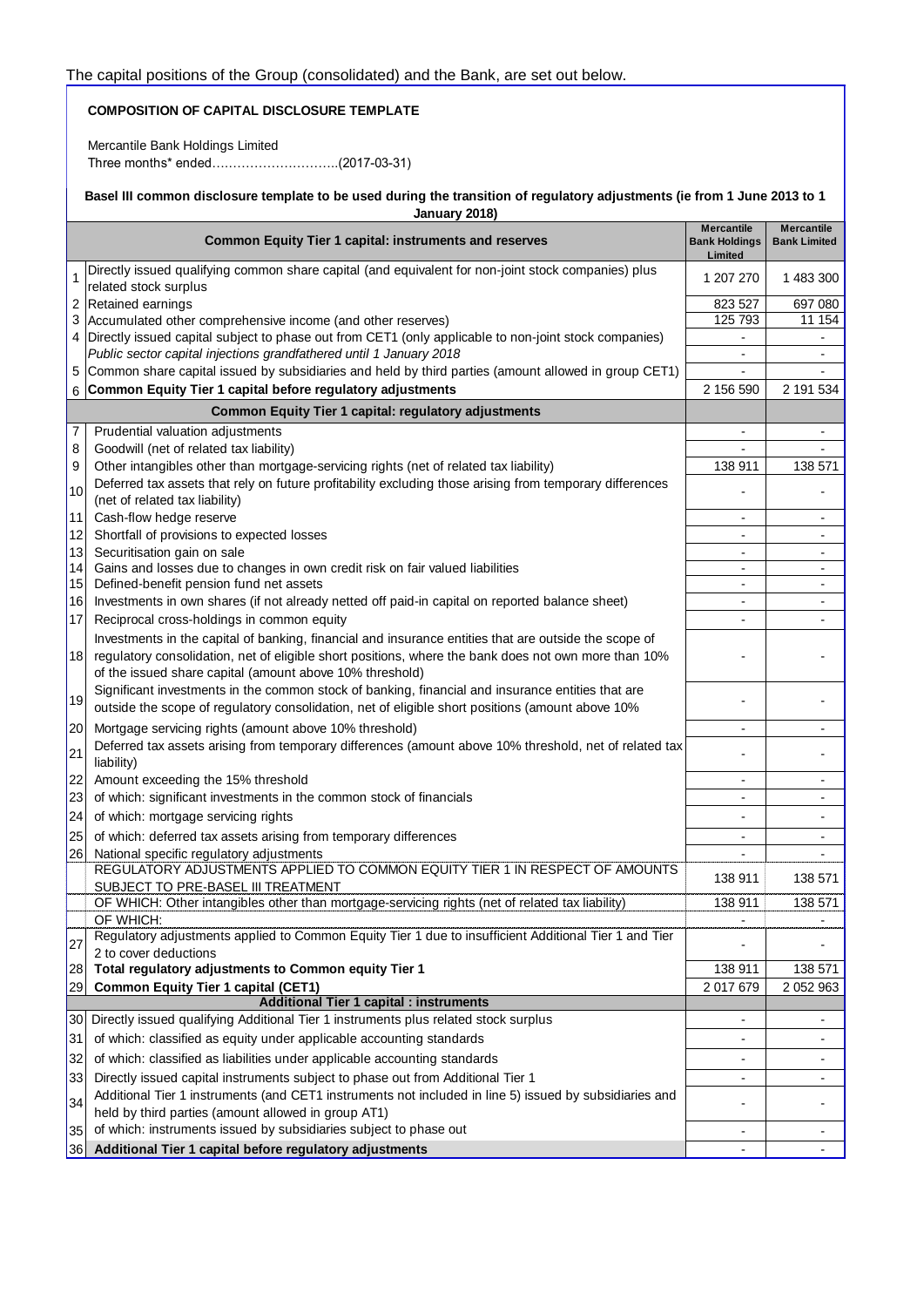|          | Additional Tier 1 capital: regulatory adjustments                                                                                                                                                                |                                  |                          |
|----------|------------------------------------------------------------------------------------------------------------------------------------------------------------------------------------------------------------------|----------------------------------|--------------------------|
| 37       | Investments in own Additional Tier 1 instruments                                                                                                                                                                 |                                  |                          |
| 38       | Reciprocal cross-holdings in Additional Tier 1 instruments                                                                                                                                                       |                                  |                          |
| 39       | Investments in the capital of banking, financial and insurance entities that are outside the scope of<br>regulatory consolidation, net of eligible short positions, where the bank does not own more than 10% of |                                  |                          |
|          | the issued common share capital of the entity (amount above 10% threshold)                                                                                                                                       |                                  |                          |
|          | Significant investments in the capital of banking, financial and insurance entities that are outside the                                                                                                         |                                  |                          |
| 40       | scope of regulatory consolidation (net of eligible short positions)                                                                                                                                              |                                  |                          |
| 41       | National specific regulatory adjustments<br>REGULATORY ADJUSTMENTS APPLIED TO ADDITIONAL TIER 1 IN RESPECT OF AMOUNTS                                                                                            | $\blacksquare$                   | $\blacksquare$           |
|          | SUBJECT TO PRE-BASEL III TREATMENT                                                                                                                                                                               |                                  |                          |
|          | OF WHICH: [INSERT NAME OF ADJUSTMENT]                                                                                                                                                                            |                                  |                          |
|          | OF WHICH:                                                                                                                                                                                                        |                                  |                          |
| 42<br>43 | Regulatory adjustments applied to Additional Tier 1 due to insufficient Tier 2 to cover deductions<br>Total regulatory adjustments to Additional Tier 1 capital                                                  | $\blacksquare$<br>$\blacksquare$ | $\overline{\phantom{a}}$ |
| 44       | <b>Additional Tier 1 capital (AT1)</b>                                                                                                                                                                           |                                  |                          |
| 45       | Tier 1 capital (T1 = CET1 + AT1)                                                                                                                                                                                 | 2 017 679                        | 2 052 963                |
|          | Tier 2 capital and provisions                                                                                                                                                                                    |                                  |                          |
| 46       | Directly issued qualifying Tier 2 instruments plus related stock surplus                                                                                                                                         |                                  |                          |
| 47       | Directly issued capital instruments subject to phase out from Tier 2                                                                                                                                             |                                  |                          |
| 48       | Tier 2 instruments (and CET1 and AT1 instruments not included in lines 5 or 34) issued by subsidiaries<br>and held by third parties (amount allowed in group Tier 2)                                             |                                  |                          |
| 49       | of which: instruments issued by subsidiaries subject to phase out                                                                                                                                                |                                  |                          |
| 50       | Provisions                                                                                                                                                                                                       | 27 262                           | 26 987                   |
| 51       | Tier 2 capital before regulatory adjustments                                                                                                                                                                     | 27 262                           | 26 987                   |
| 52       | Tier 2 capital : regulatory adjustments<br>Investments in own Tier 2 instruments                                                                                                                                 |                                  |                          |
| 53       | Reciprocal cross-holdings in Tier 2 instruments                                                                                                                                                                  | $\overline{\phantom{a}}$         | $\overline{\phantom{a}}$ |
|          | Investments in the capital of banking, financial and insurance entities that are outside the scope of                                                                                                            |                                  |                          |
| 54       | regulatory consolidation, net of eligible short positions, where the bank does not own more than 10%                                                                                                             |                                  |                          |
|          | of the issued common share capital of the entity (amount above the 10% threshold)<br>Significant investments in the capital banking, financial and insurance entities that are outside the                       |                                  |                          |
| 55       | scope of regulatory consolidation (net of eligible short positions)                                                                                                                                              |                                  |                          |
| 56       | National specific regulatory adjustments                                                                                                                                                                         | $\overline{\phantom{a}}$         | $\overline{\phantom{a}}$ |
|          | REGULATORY ADJUSTMENTS APPLIED TO TIER 2 IN RESPECT OF AMOUNTS SUBJECT TO PRE-                                                                                                                                   |                                  |                          |
|          | <b>BASEL III TREATMENT</b>                                                                                                                                                                                       |                                  |                          |
|          | OF WHICH: [INSERT NAME OF ADJUSTMENT]<br>OF WHICH:                                                                                                                                                               | $\overline{\phantom{a}}$         |                          |
| 57       | Total regulatory adjustments to Tier 2 capital                                                                                                                                                                   |                                  |                          |
| 58       | Tier 2 capital (T2)                                                                                                                                                                                              | 27 262                           | 26 987                   |
| 59       | Total capital (TC = $T1 + T2$ )                                                                                                                                                                                  | 2 044 941                        | 2 079 950                |
|          | RISK WEIGHTED ASSETS IN RESPECT OF AMOUNTS SUBJECT TO PRE-BASEL III TREATMENT                                                                                                                                    | 10 353 491                       | 10 459 386               |
|          | OF WHICH: [INSERT NAME OF ADJUSTMENT]<br>OF WHICH:                                                                                                                                                               |                                  |                          |
| 60       | Total risk weighted assets                                                                                                                                                                                       | 10 353 491                       | 10 459 386               |
|          | <b>Capital ratios</b>                                                                                                                                                                                            |                                  |                          |
| 61       | Common Equity Tier 1 (as a percentage of risk weighted assets)                                                                                                                                                   | 19.49                            | 19.63                    |
| 62       | Tier 1 (as a percentage of risk weighted assets)                                                                                                                                                                 | 19.49                            | 19.63                    |
| 63       | Total capital (as a percentage of risk weighted assets)<br>Institution specific buffer requirement (minimum CET1 requirement plus capital conservation buffer                                                    | 19.75                            | 19.89                    |
|          | plus countercyclical buffer requirements plus G-SIB buffer requirement, expressed as a percentage of                                                                                                             | 1.250                            | 1.250                    |
| 64       | risk weighted assets)                                                                                                                                                                                            |                                  |                          |
| 65       | of which: capital conservation buffer requirement                                                                                                                                                                | 1.250                            | 1.250                    |
| 66<br>67 | of which: bank specific countercyclical buffer requirement<br>of which: G-SIB buffer requirement                                                                                                                 | $\blacksquare$                   | $\overline{\phantom{a}}$ |
| 68       | Common Equity Tier 1 available to meet buffers (as a percentage of risk weighted assets)                                                                                                                         | 19.49                            | 19.63                    |
|          | National Minima (if different from Basel 3)                                                                                                                                                                      |                                  |                          |
| 69       | National Common Equity Tier 1 minimum ratio (if different from Basel 3 minimum)                                                                                                                                  | 6.000                            | 6.000                    |
| 70       | National Tier 1 minimum ratio                                                                                                                                                                                    | 7.250                            | 7.250                    |
| 71       | National total capital minimum ratio                                                                                                                                                                             | 9.500                            | 9.500                    |
| 72       | Amounts below the threshold for deductions (before risk weighting)<br>Non-significant investments in the capital of other financials                                                                             | $\overline{\phantom{a}}$         | $\overline{\phantom{a}}$ |
| 73       | Significant investments in the common stock of financials *                                                                                                                                                      | $\overline{\phantom{a}}$         | 57 506                   |
| 74       | Mortgage servicing rights (net of related tax liability)                                                                                                                                                         | $\blacksquare$                   | $\overline{\phantom{a}}$ |
| 75       | Deferred tax assets arising from temporary differences (net of related tax liability)                                                                                                                            | $\overline{\phantom{0}}$         | $\overline{\phantom{m}}$ |
|          | Applicable caps on the inclusion of provisions in Tier 2                                                                                                                                                         |                                  |                          |
| 76       | Provisions eligible for inclusion in Tier 2 in respect of exposures subject to standardised approach<br>(prior to application of cap)                                                                            | 27 262                           | 26 987                   |
| 77       | Cap on inclusion of provisions in Tier 2 under standardised approach                                                                                                                                             | $\overline{\phantom{a}}$         |                          |
| 78       | Provisions eligible for inclusion in Tier 2 in respect of exposures subject to internal ratings-based                                                                                                            |                                  |                          |
|          | approach (prior to application of cap)                                                                                                                                                                           |                                  |                          |
| 79       | Cap for inclusion of provisions in Tier 2 under internal ratings-based approach                                                                                                                                  |                                  |                          |

\* only applicable to the Bank for its investment in entities within the Group; however, at Group level the investments are eliminated.